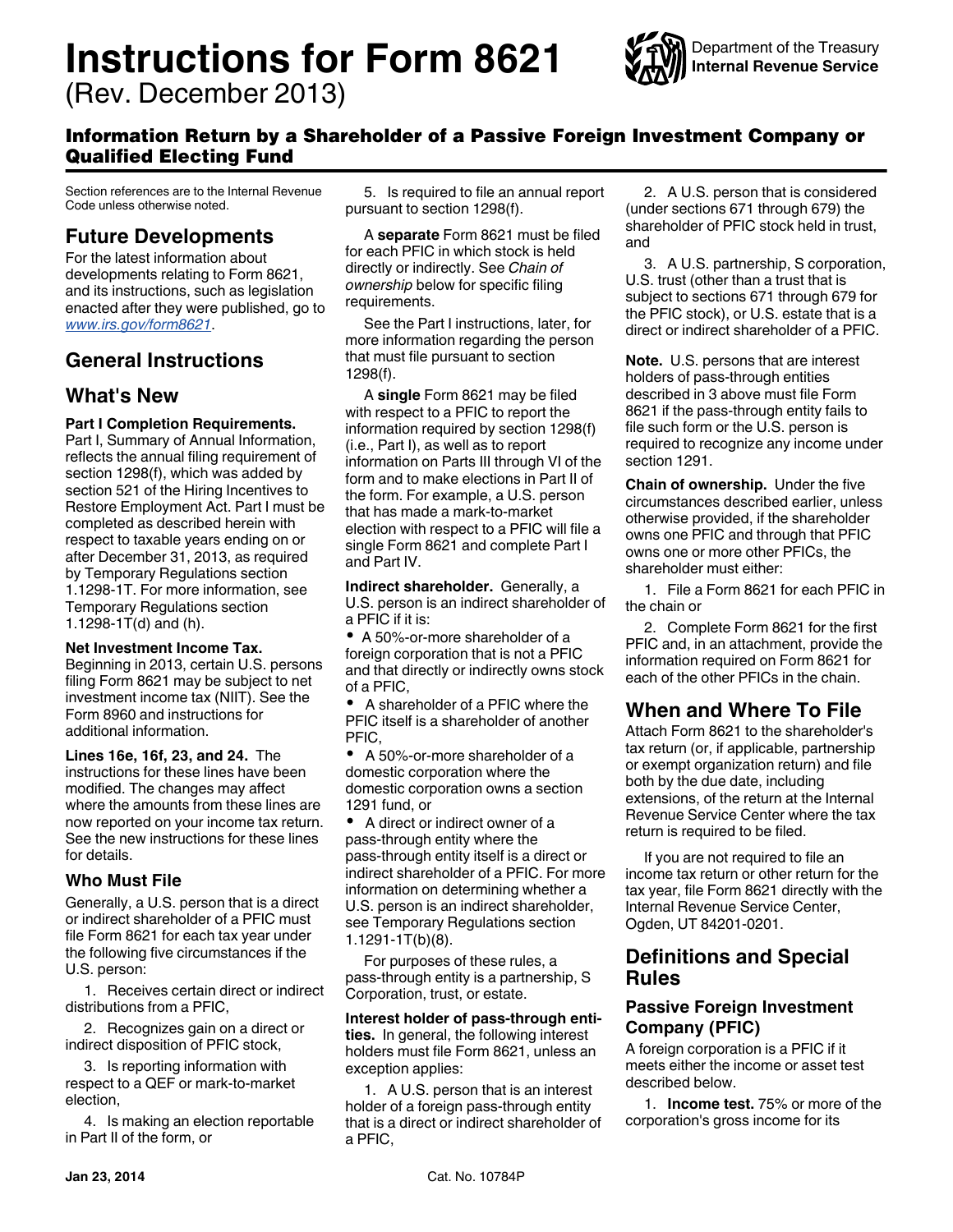taxable year is passive income (as defined in section 1297(b)).

2. **Asset test.** At least 50% of the average percentage of assets (determined under section 1297(e)) held by the foreign corporation during the taxable year are assets that produce passive income or that are held for the production of passive income.

**Basis for measuring assets.** When determining PFIC status using the asset test, a foreign corporation may use adjusted basis if:

1. The corporation is not publicly traded for the taxable year and

2. The corporation is (a) a controlled foreign corporation within the meaning of section 957 (CFC) or (b) makes an election to use adjusted basis.

Publicly traded corporations must use fair market value when determining PFIC status using the asset test.

**Look-thru rule.** When determining if a foreign corporation that owns at least 25% (by value) of another corporation is a PFIC, the foreign corporation is treated as if it held a proportionate share of the assets and received directly its proportionate share of the income of the 25%-or-more owned corporation.

**CFC overlap rule.** A 10% U.S. shareholder (defined in section 951(b)) that includes in income its pro rata share of subpart F income for stock of a CFC that is also a PFIC generally will not be subject to the PFIC provisions for the same stock during the qualified portion of the shareholder's holding period of the stock in the PFIC. This exception does not apply to option holders. For more information, see section 1297(d).

**Note.** The attribution rules of section  $1298(a)(2)(B)$  will continue to apply even if the foreign corporation is not treated as a PFIC with respect to the shareholder under section 1297(d).

# **Qualified Electing Fund (QEF) Election**

A PFIC is a QEF if a U.S. person who is a direct or indirect shareholder of the PFIC elects (under section 1295) to treat the PFIC as a QEF. See the instructions for Election A later for information on making this election.

# **Tax Consequences for Shareholders of a QEF**

A shareholder of a QEF must annually include in gross income as ordinary income its pro rata share of the ordinary earnings and as long-term capital gain its pro rata share of the net capital gain of the QEF.

• The shareholder may elect to extend the time for payment of tax on its share of the undistributed earnings of the QEF (Election B) until the QEF election is terminated.

• If the QEF election is not made with respect to the first year of the shareholder's holding period in the PFIC, the shareholder may be able to make a deemed sale election (Election D) or deemed dividend election (Election E) (if eligible). If the shareholder properly makes a deemed sale election or deemed dividend election in connection with its QEF election, then the PFIC will become a pedigreed QEF (as defined in Regulation section 1.1291-9(j)(2)(ii)) with respect to the shareholder.

**Note.** A shareholder that receives a distribution from an unpedigreed QEF (defined in Regulations section 1.1291-9(j) $(2)$ (iii)) is also subject to the rules applicable to a shareholder of a section 1291 fund (see below).

**Basis adjustments.** A shareholder's basis in the stock of a QEF is increased by the earnings included in gross income and decreased by a distribution from the QEF to the extent of previously taxed amounts.

# **Section 1291 Fund**

A PFIC is a section 1291 fund if:

1. The shareholder did not elect to treat the PFIC as a QEF or make a mark-to-market election with respect to the PFIC or

2. The PFIC is an unpedigreed QEF (as defined in Regulations section 1.1291-9(j)(2)(iii)).

# **Tax Consequences for Shareholders of a Section 1291 Fund**

Shareholders of a section 1291 fund are subject to special rules when they receive an excess distribution (defined below) from, or recognize gain on the sale or disposition of the stock of, a section 1291 fund. A distribution may be partly or wholly an excess distribution. The entire amount of gain from the disposition of a section 1291 fund is treated as an excess distribution.

**Excess distributions.** An excess distribution is the part of the distribution received from a section 1291 fund in the current tax year that is greater than 125% of the average distributions

received in respect of such stock by the shareholder during the 3 preceding tax years (or, if shorter, the portion of the shareholder's holding period before the current tax year). No part of a distribution received or deemed received during the first tax year of the shareholder's holding period of the stock will be treated as an excess distribution.

The excess distribution is determined on a per share basis and is allocated to each day in the shareholder's holding period of the stock. See section 1291(b) (3) for adjustments that are made when determining if a distribution is an excess distribution.

Portions of an excess distribution are treated differently. The portions allocated to the days in the current tax year and the shareholder's tax years in its holding period before the foreign corporation qualified as a PFIC (pre-PFIC years) are taxed as ordinary income. The portions allocated to the days in the shareholder's tax years (other than the current tax year) in its holding period when the foreign corporation was a PFIC are not included in income, but are subject to the separate tax and interest charge set forth in section 1291(c).

See the instructions for Part V, later.

**Exempt organizations.** If a shareholder of a PFIC is a tax exempt organization, the rules of section 1291 will apply only if a dividend from the PFIC would be taxable to the shareholder under subchapter F.

# **Mark-to-Market Election**

A U.S. shareholder of a PFIC may elect to mark the PFIC stock to market if the stock is "marketable stock." See the instructions for Election C later for information on making this election.

**Marketable stock.** Marketable stock is:

• PFIC stock that is regularly traded (as defined in Regulations section 1.1296-2(b)) on:

1. A national securities exchange that is registered with the Securities and Exchange Commission (SEC),

2. The national market system established under section 11A of the Securities Exchange Act of 1934, or

3. A foreign securities exchange that is regulated or supervised by a governmental authority of the country in which the market is located and has the characteristics described in Regulations section 1.1296-2(c)(1)(ii).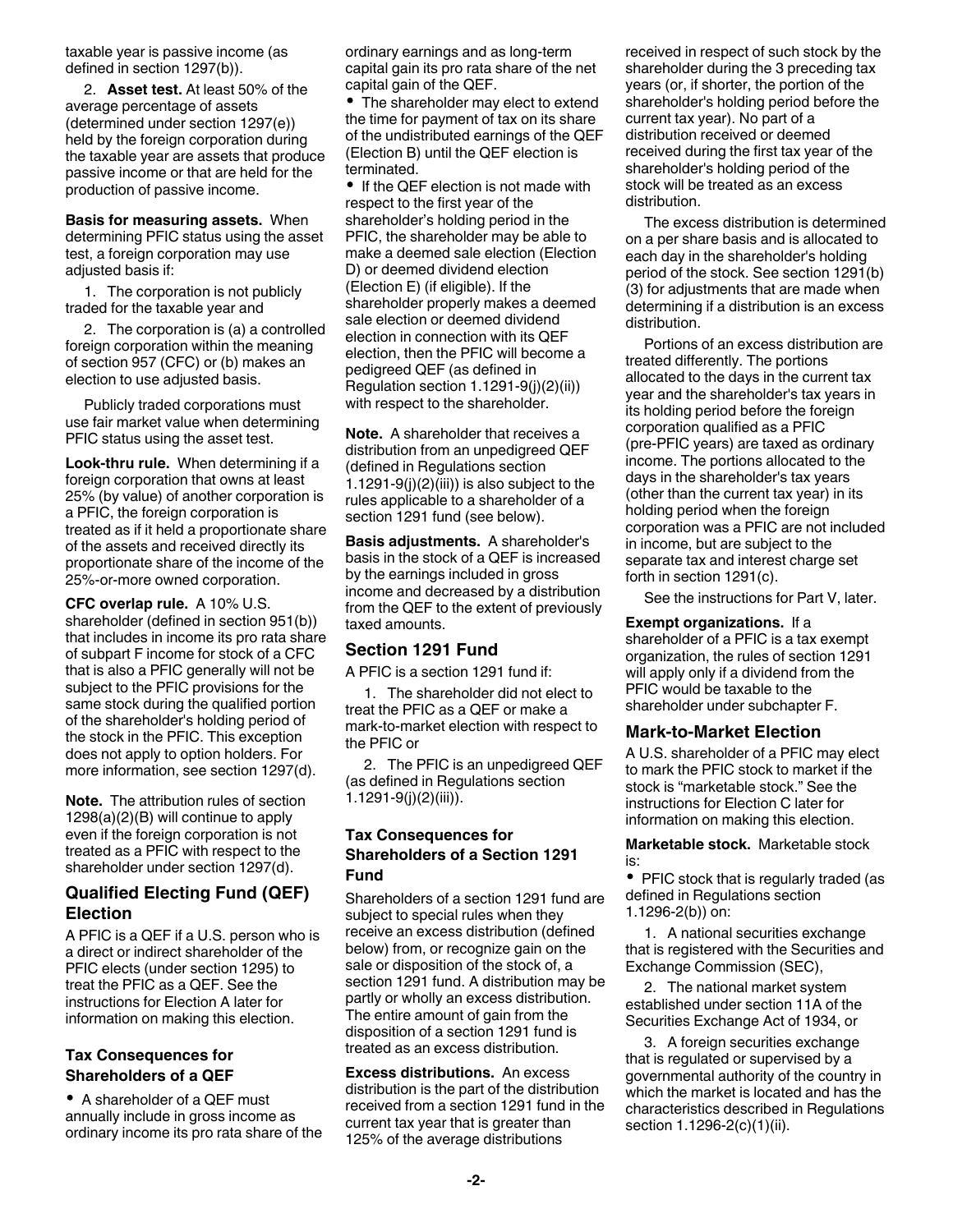Stock in certain PFICs described in Regulations section 1.1296-2(d).

For additional information, including special rules for RICs that own PFIC stock, see Regulations section 1.1296-1 and 1.1296-2.

#### **Tax Consequences**

If a PFIC shareholder elects to mark the stock to market, the shareholder either:

1. Includes in income each year an amount equal to the excess, if any, of the fair market value of the PFIC stock as of the close of the taxable year over the shareholder's adjusted basis in such stock or

2. Is allowed a deduction equal to the lesser of:

a. The excess, if any, of the adjusted basis of the PFIC stock over its fair market value as of the close of the tax year or

b. The excess, if any, of the amount of mark-to-market gain included in the gross income of the PFIC shareholder for prior taxable years over the amount allowed such PFIC shareholder as a deduction for a loss with respect to such stock for prior taxable years.

See the instructions for Part IV later for more information.

**Basis adjustment.** If the stock is held directly, the shareholder's adjusted basis in the PFIC stock is increased by the amount included in income and decreased by any deductions allowed. If the stock is owned indirectly through foreign entities, see Regulations section 1.1296-1(d)(2).

# **Additional Information Required**

**Reportable transaction disclosure statement.** A 10-percent shareholder (by vote or value) of a QEF also may be required to file Form 8886 if the QEF is considered to have participated in a reportable transaction pursuant to Regulations section 1.6011-4(c)(3)(i) (G). See Form 8886, Reportable Transaction Disclosure Statement, and Regulations section 1.6011-4 for additional information.

# **Specific Instructions**

**Important:** All line references to Form 1120 and Form 1040 are to the 2013 forms. Other entities should use the comparable line on their tax return.

# **Address and Identifying Number**

**Address.** Include the suite, room, or other unit number after the street address. If the post office does not deliver mail to the street address and the shareholder has a P.O. box, enter the box number instead.

**Identifying number.** Individuals should enter a social security number or a taxpayer identification number issued by the IRS. All other entities should enter an employer identification number.

**Reference ID number.** A reference ID number is required in the applicable entry space above Part I of the form only in cases where no EIN was entered for the PFIC or QEF. However, filers are permitted to enter both an EIN and a reference ID number. If applicable, enter the reference ID number (defined below) you have assigned to the PFIC or QEF.

A "reference ID number" is a number established by or on behalf of the U.S. person identified at the top of page 1 of the form that is assigned to a PFIC or QEF with respect to which Form 8621 reporting is required. These numbers are used to uniquely identify the PFIC or QEF in order to keep track of the entity from tax year to tax year. The reference ID number must meet the requirements set forth below.

**Note.** Because reference ID numbers are established by or on the behalf of a U.S. person filing Form 8621, there is no need to apply to the IRS to request a reference ID number or for permission to use these numbers.

**Note.** In general, the reference ID number assigned to a PFIC or QEF on Form 8621 has relevance only to Form 8621 and should not be used with respect to the PFIC or QEF on other IRS forms.

**Requirements.** The reference ID number must be alphanumeric and no special characters or spaces are permitted. The length of a given reference ID number is limited to 50 characters.

The same reference ID number must be used consistently from tax year to tax year with respect to a given PFIC or QEF. If for any reason a reference ID number falls out of use (for example, the PFIC or QEF no longer exists due to disposition or liquidation), the reference ID number used for that PFIC or QEF cannot be used again for another PFIC

or QEF for purposes of Form 8621 reporting.

There are some situations that warrant correlation of a new reference ID number with a previous reference ID number when assigning a new reference ID number to a PFIC or QEF. For example:

 In the case of a merger or acquisition, a Form 8621 filer must use a reference ID number which correlates the previous reference ID number with the new reference ID number assigned to the PFIC or QEF.

 In the case of an entity classification election that is made on behalf of a PFIC or QEF on Form 8832, Regulations section 301.6109-1(b)(2)(v) requires the PFIC or QEF to have an EIN for this election. For the first year that Form 8621 is filed after an entity classification election is made on behalf of the PFIC or QEF on Form 8832, the new EIN must be entered in the applicable entry space above Part I of Form 8621 and the old reference ID number must be entered in the applicable entry space just below. In subsequent years, the Form 8621 filer may continue to enter both the EIN and the reference ID number, but must enter at least the EIN.

You must correlate the reference ID numbers as follows: New reference ID number [space] Old reference ID number. If there is more than one old reference ID number, you must enter a space between each such number. As indicated above, the length of a given reference ID number is limited to 50 characters and each number must be alphanumeric and no special characters are permitted.

**Note.** This correlation requirement applies only to the first year the new reference ID number is used.

# **Part I. Summary of Annual Information**

#### **Who Must Complete Part I**

All shareholders required to file Form 8621 under section 1298(f) and the regulations thereunder must complete Part I.

Shareholders filing a joint return may file a single Form 8621 with respect to a single PFIC in which each joint filer owns an interest.

**Shareholders that are the first U.S. person in the chain of ownership.**  Temporary Regulations section 1.1298-1T generally requires a U.S.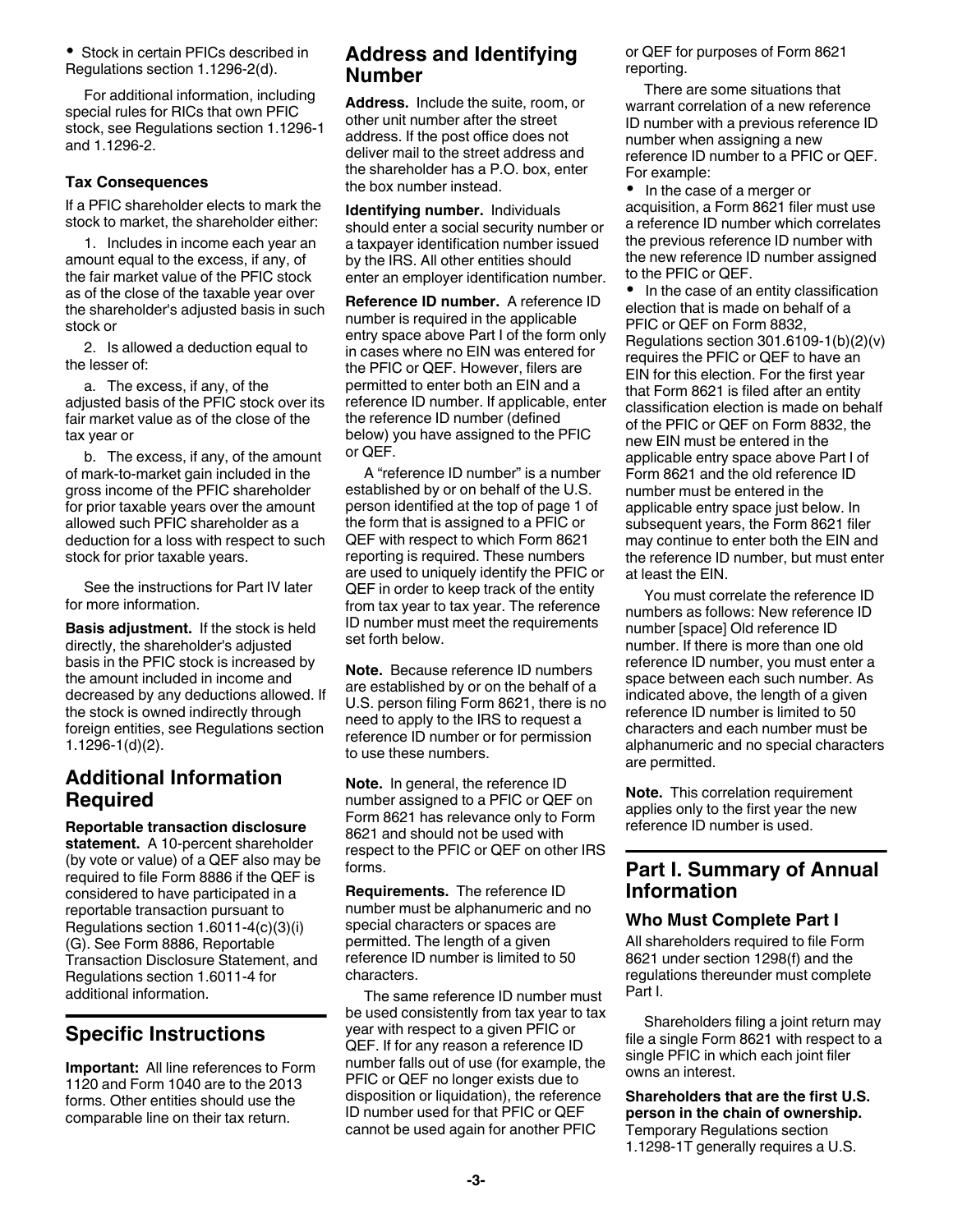person that is at the lowest tier in a chain of ownership (i.e., the first U.S. person in the chain of ownership) and that is a shareholder (including an indirect shareholder) of a PFIC to complete Part I for each PFIC owned by that shareholder during the shareholder's taxable year.

Specific filing requirements apply with respect to domestic grantor trusts, as described further in these Instructions.

Exceptions to these filing requirements are described below under "Exceptions to Filing Part I."

## **Shareholders that are not the first U.S. person in the chain of owner-**

**ship.** In general, an indirect shareholder that is not the first U.S. person in the chain of ownership is not required to complete Part I unless the indirect shareholder:

• Is treated as receiving an excess distribution from the PFIC,

• Is treated as recognizing gain that is treated as an excess distribution as a result of a disposition of the PFIC,

• Is required to include an amount in income under section 1293(a) with respect to the PFIC, unless another shareholder through which the indirect shareholder owns the PFIC files under section 1298(f) with respect to the PFIC and no other exception applies,

• Is required to include an amount in income under section 1296(a) with respect to the PFIC, unless another shareholder through which the indirect shareholder owns the PFIC files under section 1298(f) with respect to the PFIC, or

• Is required to report the status of a section 1294 election with respect to the PFIC.

See Temporary Regulations section 1.1298-1T(b)(2) for further information.

**Domestic grantor trusts.** In general, a U.S. grantor of a domestic grantor trust that owns an interest in a PFIC (directly or indirectly) through one or more foreign entities must complete Part I with respect to that PFIC interest. Temporary Regulations sections 1.1291-1T(b)(8)(iii)(D) and 1.1298-1T(b) (1)(iii). In those circumstances, a domestic grantor trust is not required to complete Part I with respect to the stock of the PFIC that is owned by the grantor. For certain exceptions, see Temporary Regulations section 1.1298-1T(b)(3)(i).

# **Exceptions to Filing Part I**

A shareholder is exempt from completing Part I if it meets one of the exceptions described below.

**Special rules for estates and trusts.**  Certain U.S. grantors and beneficiaries of estates and trusts may qualify for an exception to filing Part I.

A U.S. grantor of a domestic grantor trust is not required to complete Part I if the trust is a domestic liquidating trust or a widely held fixed investment trust, as described in Temporary Regulations section 1.1298-1T(b)(3)(i). In these circumstances, the domestic grantor trust is required to complete Part I.

• In certain situations, a U.S. grantor of a foreign grantor trust that owns an interest in a PFIC is not required to complete Part I with respect to the PFIC if the foreign trust is a foreign pension fund. Temporary Regulations sections 1.1291-1T(b)(8)(iii)(D) and 1.1298-1T(b) (3)(ii).

• A U.S. beneficiary of a foreign non-grantor trust or foreign estate is not required to complete Part I with respect to the stock of the PFIC that is owned by the trust or estate unless it has made a QEF or mark-to-market election, received an excess distribution, or recognized gain treated as an excess distribution with respect to the stock of the PFIC. Temporary Regulations section 1.1298-1T(b)(3)(iii).

**Exempt organizations.** In general, if a shareholder of a PFIC is a tax exempt organization, the shareholder is required to complete Part I only if income derived with respect to the PFIC would be taxable to the shareholder under subchapter F. Temporary Regulations section 1.1298-1T(c)(1).

**Exception if aggregate value of shareholder's PFIC stock is \$25,000 or less.** A shareholder is not required to complete Part I with respect to a specific section 1291 fund if the shareholder meets the \$25,000 exception on the last day of the shareholder's taxable year. For purposes of determining whether a shareholder satisfies the \$25,000 threshold, the shareholder takes into account all PFIC stock (QEFs, section 1291 funds, and PFIC stock subject to a mark-to-market election) owned directly or indirectly other than PFIC stock owned through another U.S. person or PFIC stock owned through another PFIC. Shareholders filing a joint return have a combined threshold of \$50,000 instead of \$25,000 for purposes of this exception.

For more information, see Treasury Regulation section 1.1298-1T(c)(2).

**Exception if the value of shareholder's indirect PFIC stock is \$5,000 or less.** A shareholder is not required to complete Part I with respect to indirect ownership of a specific section 1291 fund if the shareholder meets the \$5,000 exception with respect to the section 1291 fund on the last day of the shareholder's taxable year. For purposes of determining whether a shareholder satisfies the \$5,000 threshold, the shareholder takes into account only the value of the shareholder's proportionate share of the section 1291 fund.

For more information, see Treasury Regulation section 1.1298-1T(c)(2).

## **Line Instructions**

**Line 1.** Describe each class of shares held by the shareholder.

**Line 2.** Provide the date during the tax year that the shares were acquired, if applicable.

**Line 3.** List the number of shares held at the end of the taxable year.

**Line 4.** Indicate the value of the shares held at the end of the taxable year. Shareholders may rely upon periodic account statements provided at least annually to determine the value of a PFIC unless the shareholder has actual knowledge or reason to know based on readily accessible information that the statements do not reflect a reasonable estimate of the PFIC's value.

**Line 5.** Indicate the type of PFIC and the amount of any excess distribution or gain treated as an excess distribution under section 1291, inclusion under section 1293, and inclusion or deduction under section 1296.

# **Part II. Elections**

# **A. Election To Treat the PFIC as a QEF (Section 1295 Election)**

#### **Who May Make the Election**

Generally, a U.S. person that owns stock in a PFIC, directly or indirectly, may make Election A to treat the PFIC as a QEF.

**Note.** A **separate** election must be made for each PFIC that the shareholder wants to treat as a QEF.

**Exception.** A tax-exempt organization that is not taxable under section 1291 may not make the election. In addition, a tax-exempt organization that is not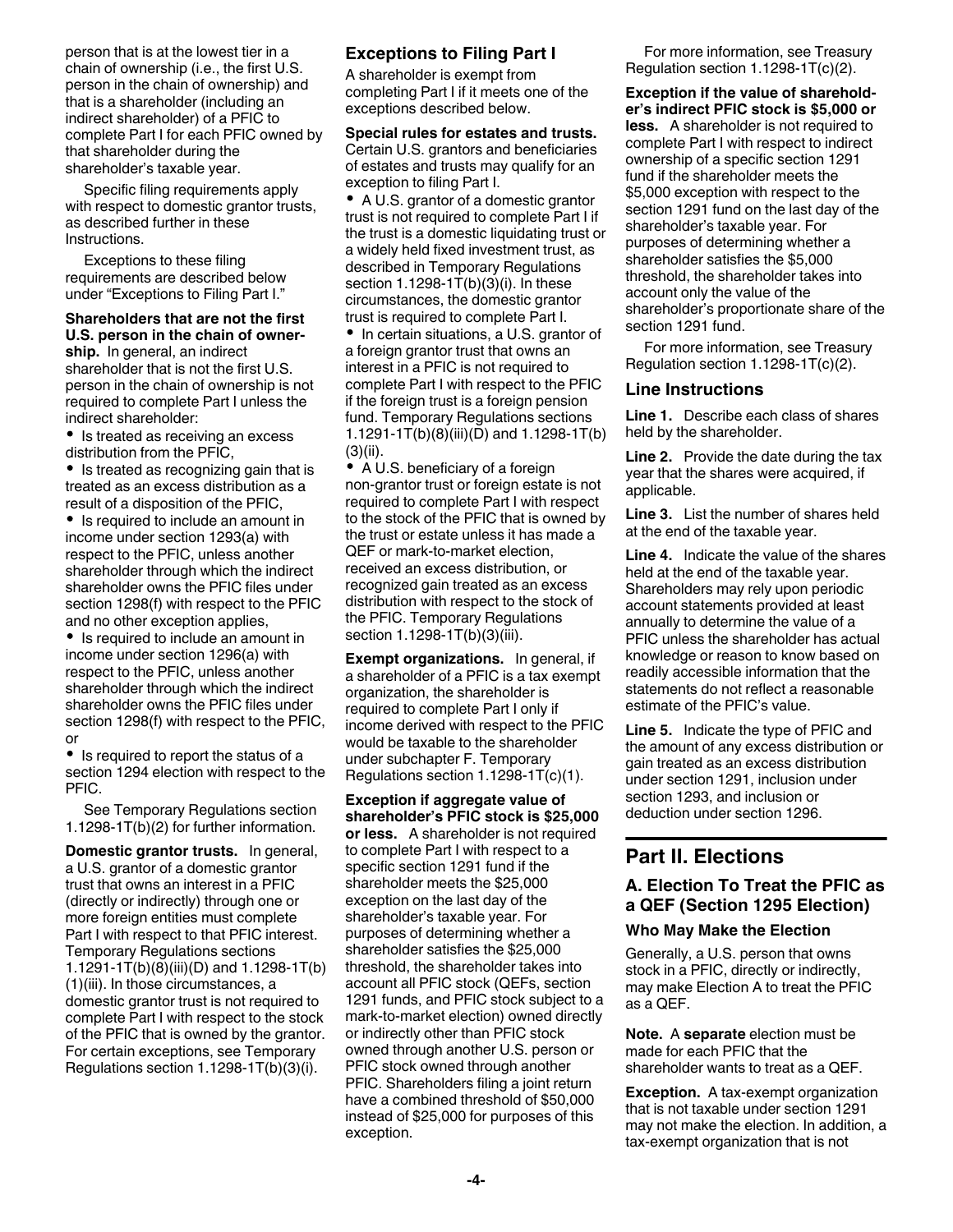taxable under section 1291 is not subject to a QEF election made by a pass-through entity.

**Chain of ownership.** In a chain of ownership, only the first U.S. person that is a direct or indirect shareholder of the PFIC may make the election.

**Pass-through entities.** A QEF election made by a domestic partnership, S corporation, or estate is made in the pass-through entity's capacity as a shareholder of a PFIC. The entity will include the QEF earnings as income for the year in which the PFIC's taxable year ends. The interest holder in the pass-through entity takes the income into account under the rules applicable to inclusions of income from the pass-through entity.

**Affiliated groups.** The common parent of an affiliated group of corporations that joins in filing a consolidated income tax return makes the QEF election for all members of the affiliated group that are shareholders in the PFIC. An election by a common parent is effective for all members of the group that own stock in the PFIC at the time the election is made or any time thereafter.

For more information on who may make the election, see Regulations section 1.1295-1(d).

#### **When To Make the Election**

Generally, a shareholder must make the election to be treated as a QEF by the due date, including extensions, for filing the shareholder's income tax return for the first taxable year to which the election will apply (the "election due date"). See *Retroactive election* below for exceptions. The foreign corporation will be treated as a QEF with respect to the shareholder for the taxable year in which the election is made and for each subsequent tax year of the foreign corporation ending with or within a taxable year of the shareholder for which the election is effective.

**Retroactive election.** A shareholder may make a QEF election for a taxable year **after** the election due date (a retroactive election), only if:

• The shareholder has preserved its right to make a retroactive election under the protective statement regime (described below) or

• The shareholder obtains the permission of the IRS to make a retroactive election under the consent regime (described below).

#### *Protective statement regime.*

Under the protective statement regime, a shareholder may preserve the ability to make a retroactive election if the shareholder:

1. Reasonably believed, as of the due date for making the QEF election, that the foreign corporation was not a PFIC for its taxable year that ended during that year (retroactive election year);

2. Filed a Protective Statement (see below) with respect to the foreign corporation, applicable to the retroactive election year, in which the shareholder describes the basis for its reasonable belief;

3. Extended, in the Protective Statement, the periods of limitations on the assessment of taxes under the PFIC rules for all taxable years to which the protective statement applies; and

4. Complied with the other terms and conditions of the protective statements.

The Protective Statement must be attached to the shareholder's tax return for the shareholder's first taxable year to which the statement will apply. For required content of the statement and other information, see Regulations section 1.1295-3(c).

*Consent regime.* Under the consent regime, a shareholder that has not satisfied the requirements of the protective regime may request that the IRS permit a retroactive election. The consent regime applies only if:

1. The shareholder reasonably relied on tax advice of a competent and qualified tax professional;

2. The interest of the U.S. government will not be prejudiced if the consent is granted;

3. The shareholder requests consent before the PFIC status issue is raised on audit; and

4. The shareholder satisfies the procedural requirements under Regulations section 1.1295-3(f)(4).

For more information on making a retroactive election, see Regulations section 1.1295-3.

#### **Special Rules**

For rules relating to the invalidation, termination, or revocation of a section 1295 election, see Regulations section 1295-1(i). Also see Regulations section 1.1295-1(c)(2) for rules relating to the years to which a section 1295 election applies.

#### **How To Make the Election**

For the tax year in which the section 1295 election is made, the shareholder must do the following.

1. Check box A in Part II of Form 8621.

2. Complete the applicable lines of Part III. Include the information provided in the PFIC Annual Information Statement, the Annual Intermediary Statement, or a combined statement (see below) received from the PFIC.

3. Attach Form 8621 to a timely filed tax return (or, if applicable, partnership or exempt organization return).

For each subsequent tax year in which the election applies and the corporation is treated as a QEF, the shareholder must:

1. Complete the applicable lines of Part III and

2. Attach Form 8621 to a timely filed tax return (or, if applicable, a partnership or exempt organization return).

#### **Annual Election Requirements of the PFIC or Intermediary**

**PFIC Annual Information Statement.**  For each year of the PFIC ending in a taxable year of a shareholder to which the QEF election applies, the PFIC must provide the shareholders with a PFIC Annual Information Statement. The statement must contain certain information, including:

1. The shareholder's pro rata share of the PFIC's ordinary earnings and net capital gain for that taxable year, or

2. Sufficient information to enable the shareholder to calculate its pro rata share of the PFIC's ordinary earnings and net capital gain for that taxable year.

For other information required to be included in the PFIC Annual Information Statement see Regulations section 1.1295-1(g).

**Annual Intermediary Statement.** If the shareholder holds stock in a PFIC through an intermediary, an Annual Intermediary Statement may be issued in lieu of the PFIC Annual Information Statement. For the definition of an intermediary, see Regulations section 1.1295-1(j). For details on the information that should be included in the Annual Intermediary Statement, see Regulations section 1.1295-1(g)(3).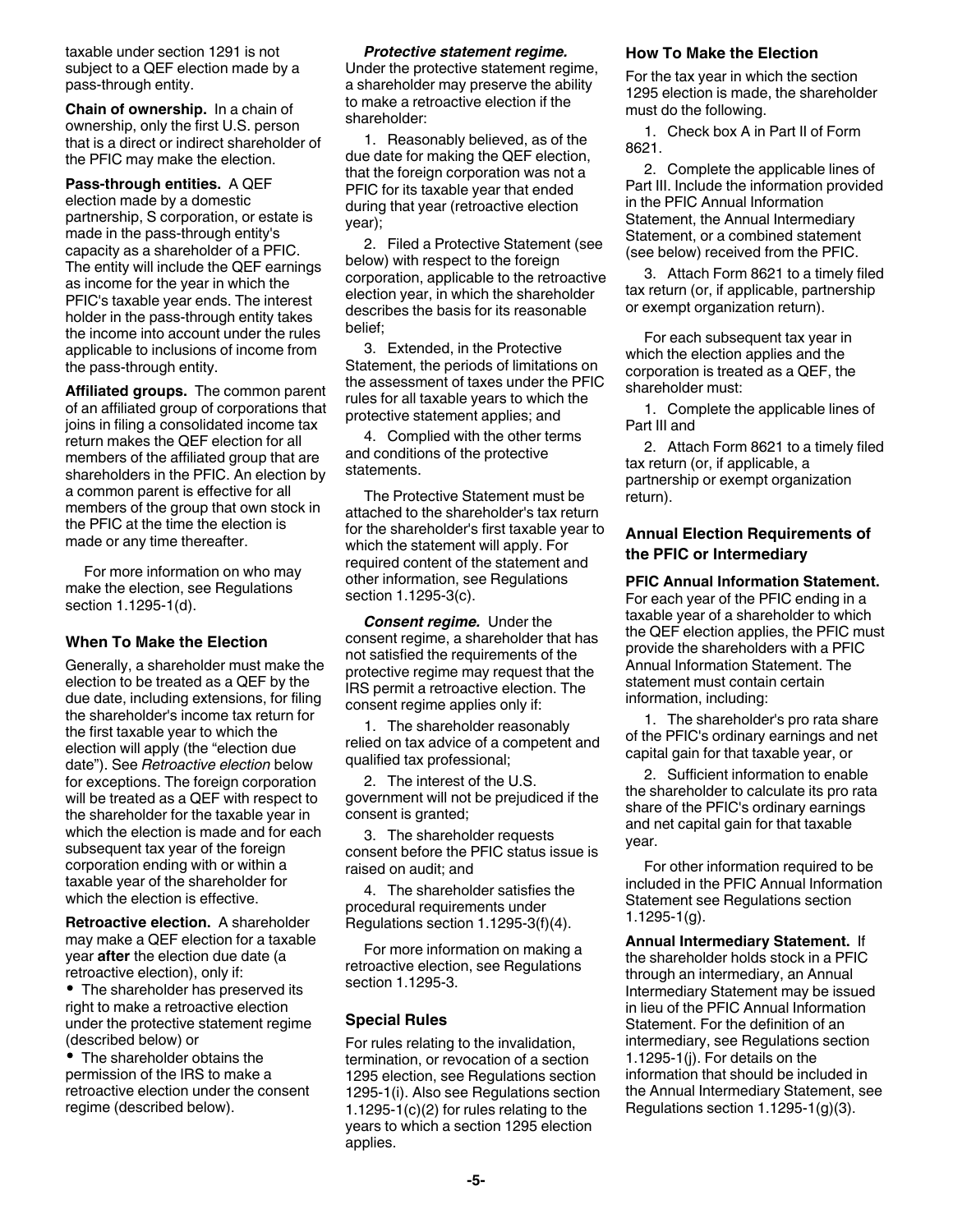#### **Combined statements.** A PFIC that owns directly or indirectly any shares of stock in one or more PFICs may provide its shareholders with a PFIC Annual Information Statement in which it combines its own required information and representations with the information and representations of any lower-tier PFIC. Similarly, an intermediary through which a shareholder indirectly holds stock in more than one PFIC may provide the shareholder a combined Annual Intermediary Statement. For more information, see Regulations section 1.1295-1(g)(4).

**Documentation.** For all taxable years subject to the section 1295 election, the shareholder must keep copies of all Forms 8621, attachments, and all PFIC Annual Information Statements or Annual Intermediary Statements. Failure to produce these documents at the request of the IRS may result in invalidation or termination of the section 1295 election. See Regulations section 1.1295-1(f)(2)(ii). In rare and unusual circumstances, the IRS will consider requests for alternative documentation to verify the ordinary earnings and net capital gain of the PFIC. For more information, see Regulations section 1.1295-1(g)(2).

# **B. Election To Extend Time for Payment of Tax**

#### **Who May Make the Election**

A shareholder of a QEF may make Election B to extend the time for payment of the tax on its share of the undistributed earnings of the fund for the current tax year. If a U.S. partnership is a shareholder of a QEF, the election is made at the partner level.

#### **Special Rules**

• If this election is made, interest will be imposed on the amount of the deferred tax.

• The election cannot be made for any earnings on shares disposed of during the tax year or for a tax year that any portion of the shareholder's pro rata share of the fund's earnings is included in income under section 951 (relating to CFCs).

# **When To Make the Election**

Generally, this election must be made by the due date, including extensions, of the shareholder's tax return for the tax year for which the shareholder reports the income related to the deferred tax.

#### **How To Make the Election**

To make this election:

1. Check box B in Part II and

2. Complete lines 8a through 9c of Part III.

For more information on making Election B, see Temporary Regulations section 1.1294-1T.

See Part VI for annual reporting requirements for outstanding section 1294 elections.

# **C. Election To Mark-to-Market PFIC Stock (Section 1296 Election)**

#### **Who May Make the Election**

Generally, an election to mark to market PFIC stock may be made by:

• A U.S. person who owns (or is treated as owning) "marketable stock" (defined earlier) in a PFIC at the close of such person's tax year or

• A RIC that meets the requirements of section 1296(e)(2).

For more information, see section 1296 and Regulations section 1.1296-1. See sections 1296(f) and (g) and Regulations sections 1.1296-1(e) and  $(h)(1)(ii)$  for information regarding stock owned through certain foreign entities.

# **When To Make the Election**

This election must be made on or before the due date (including extensions) of the U.S. person's income tax return for the tax year in which the stock is marked to market. A section 1296 election by a CFC is made by its controlling shareholders. For more information, see Regulations section 1.1296-1(h)(1)(ii). Once made, the election applies to all subsequent tax years unless the election is revoked or terminated pursuant to Regulations section 1.1296-1(h)(3).

#### **How To Make the Election**

To make the election:

1. Check box C in Part II,

2. Complete Part IV to report the gain or loss, and

3. Complete Part V if the tax and interest rules of section 1291 (explained later in the Part V instructions) apply.

# **Coordination of Election C with sec-**

**tion 1291.** If Election C is made for any tax year, then, except as provided in *Coordination rules for first year of election* below, do not complete Part V

of Form 8621 with respect to any stock for which that election is made.

## *Coordination rules for first year of*

*election.* See section 1296(j) and Regulations section 1.1296-1(i) for coordination rules that apply for the first year that election C is made.

**Coordination of other mark-to-market rules under chapter 1 of the Code with section 1291.** See Regulations section 1.1291-1(c)(4).

# **D. Deemed Sale Election in Connection with a QEF Election**

#### **Who May Make the Election**

This is a deemed sale election under section 1291(d)(2)(A). This election may be made by a U.S. person that elects to treat a PFIC as a QEF for a foreign corporation's tax year following its first tax year as a PFIC included in the shareholder's holding period (an unpedigreed QEF). A shareholder making this election is deemed to have sold the PFIC stock as of the first day of the PFIC's first tax year as a QEF (the qualification date) for its fair market value.

#### **Special Rules**

For purposes of this election, the following apply.

• The gain from the deemed sale is taxed as an excess distribution received on the qualification date.

• The basis of the stock is increased by the gain recognized. The manner in which the basis adjustment is made depends on whether the shareholder is a direct or indirect shareholder. See Regulations section 1.1291-10(f).

• Solely for purposes of applying the PFIC rules, the shareholder's holding period of the stock begins on the qualification date.

The election may be made for stock on which the shareholder will realize a loss, but that loss cannot be recognized. In addition, there is no basis adjustment for a loss.

After the deemed sale, the PFIC becomes a pedigreed QEF with respect to the shareholder.

#### **When To Make the Election**

This election must be made by the due date, including extensions, of the shareholder's original tax return (or by filing an amended return within 3 years of the due date of the original return) for the tax year that includes the qualification date.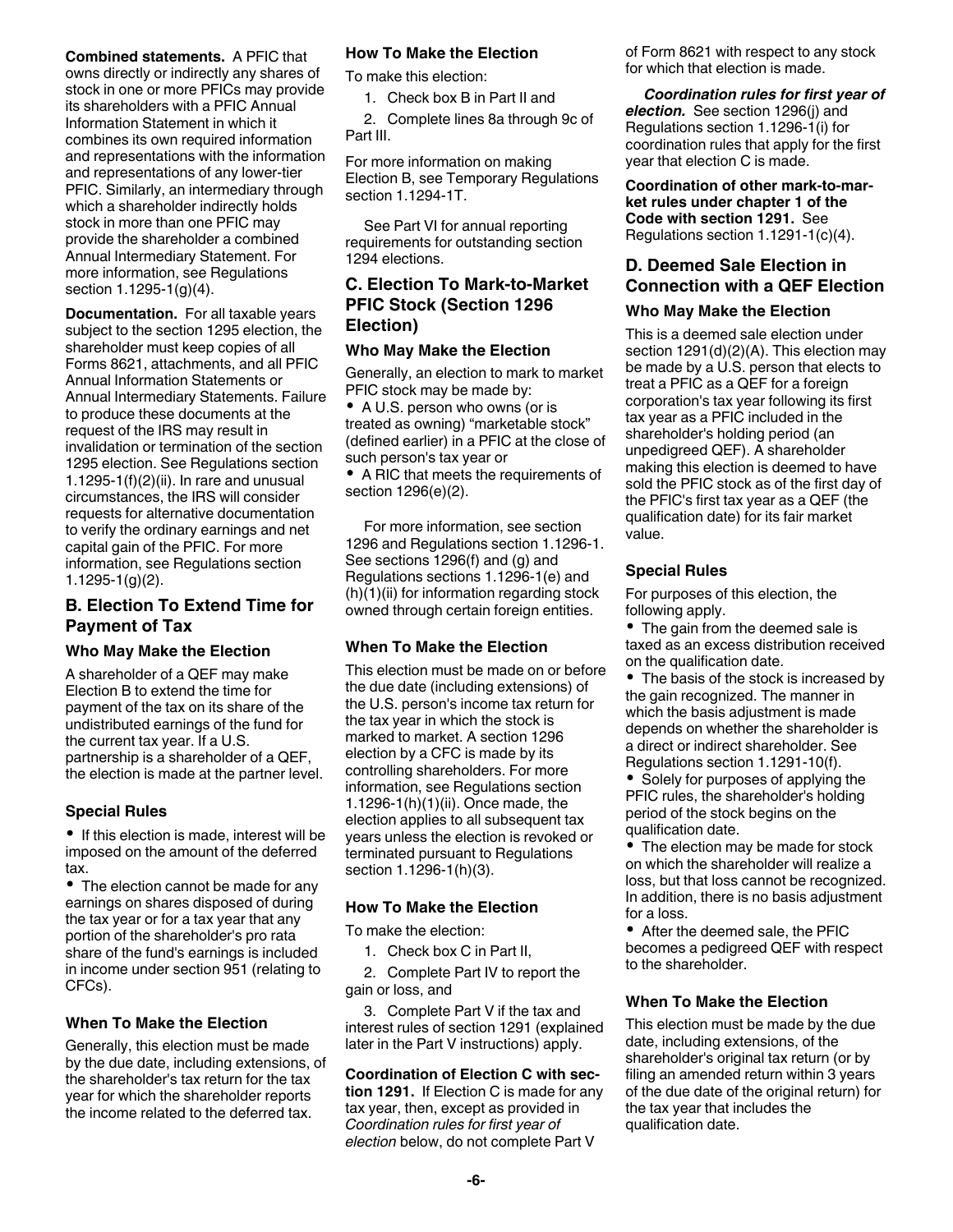#### **How To Make the Election**

To make this election:

1. Check box D in Part II,

2. Enter the gain or loss on line 15f of Part V, and

3. If a gain is entered, complete line 16 to report the tax and interest due on the excess distribution.

For more information regarding making Election D, see Regulations section 1.1291-10.

# **E. Deemed Dividend Election in Connection with a QEF Election**

## **Who May Make the Election**

This is a deemed dividend election under section 1291(d)(2)(B). This election may be made by a U.S. person that elects to treat a PFIC that is also a CFC as a QEF for the foreign corporation's tax year following its first tax year as a PFIC included in the shareholder's holding period (an unpedigreed QEF).

A shareholder making this election is treated as receiving a dividend equal to its pro rata share of the post-1986 earnings and profits (defined below) of the PFIC on the qualification date (defined under the instructions for Election D earlier). The deemed dividend is taxed as an excess distribution, allocated only to the days in the shareholder's holding period during which the foreign corporation qualified as a PFIC. For this purpose, the shareholder's holding period ends on the day before the qualification date.

# **Special Rules**

For purposes of this election, the following apply.

• The term "post-1986 earnings and profits" means the undistributed earnings and profits of the PFIC (as of the day before the qualification date) accumulated in tax years beginning after 1986 during which the CFC was a PFIC and while the shareholder held the stock.

• The basis of the shareholder's stock is increased by the amount of the deemed dividend. The manner in which the basis adjustment is made depends on whether the shareholder is a direct or indirect shareholder. See Regulations section 1.1291-9(f).

• Solely for purposes of applying the PFIC rules, the shareholder's holding period begins on the qualification date.

#### **When To Make the Election**

This election must be made by the due date (including extensions) of the shareholder's original tax return (or by filing an amended return within 3 years of the due date of the original return) for the tax year that includes the qualification date.

## **How To Make the Election**

To make this election:

1. Check box E in Part II,

2. Enter the dividend on line 15e of Part V as an excess distribution, and

3. Complete line 16 to figure the tax and interest due on the excess distribution.

**Attachments.** The shareholder must attach a statement to Form 8621 that demonstrates the calculation of its pro rata share of the post-1986 earnings and profits of the PFIC that are treated as distributed to the shareholder on the qualification date. The post-1986 earnings and profits may be reduced (but not below zero) by the amount that the shareholder satisfactorily demonstrates was previously included in its income or in the income of another U.S. person. The shareholder demonstrates this by including in the statement mentioned above the following information:

• The name, address, and identifying number of the U.S. person and the amount that was included in income;

• The tax year in which the amount was previously included in income;

The provision of law under which the amount was previously included in income;

 $\bullet$ A description of the transaction in which the shareholder acquired the stock of the PFIC from the other U.S. person; and

• The provision of law under which the shareholder's holding period includes the holding period of the other U.S. person.

For more information on making Election E, see Regulations section 1.1291-9.

# **F. Deemed Sale Election with Respect to a Former PFIC or "Section 1297(e) PFIC"**

#### **Who May Make the Election**

This is a deemed sale election under section 1298(b)(1) and Regulations section 1.1297-3(b) or 1.1298-3(b). This election may be made by:

A U.S. person that is a shareholder of a foreign corporation that no longer qualifies as a PFIC under either the income or asset test of section 1297(a) or

• A U.S. shareholder (as defined in section 951(b)) that owns stock in a foreign corporation that is a CFC and a PFIC, but that is not treated as a PFIC with respect to the U.S. shareholder under section 1297(d).

Such persons may elect to treat the stock of the foreign corporation as sold for its fair market value on the last day of the last tax year of the foreign corporation in which it was treated as a PFIC (termination date) or the first day on which the qualified portion of the shareholder's holding period in the section 1297(e) PFIC begins (qualification date), as applicable.

#### **Special Rules**

• The gain from the deemed sale is taxed as an excess distribution.

• The basis in the stock is increased by the amount of the excess distribution taxed to the shareholder making Election F.

• Solely for purposes of applying the PFIC rules, the new holding period of the stock begins on the date after the termination date or on the qualification date, as applicable.

• Election F may be made for stock on which there would be a loss, but the loss is not recognized.

For more information on making this election, see Regulations sections 1.1297-3(b) (1297(c) PFIC), and 1.1298-3(b) (former PFIC).

# **When To Make the Election**

This election must be made by the due date of the shareholder's original tax return (or by filing an amended return within 3 years of the due date, as extended under section 6081, of the original return) for the tax year that includes, as appropriate, either the termination date or qualification date. However see Form 8621-A (and Regulations sections 1.1297-3(e) and 1.1298-3(e)) if the 3-year period has expired.

#### **How To Make the Election**

To make this election:

1. Check box F in Part II and

2. Enter the gain or loss on line 15f of Part V. If a gain, complete the rest of Part V.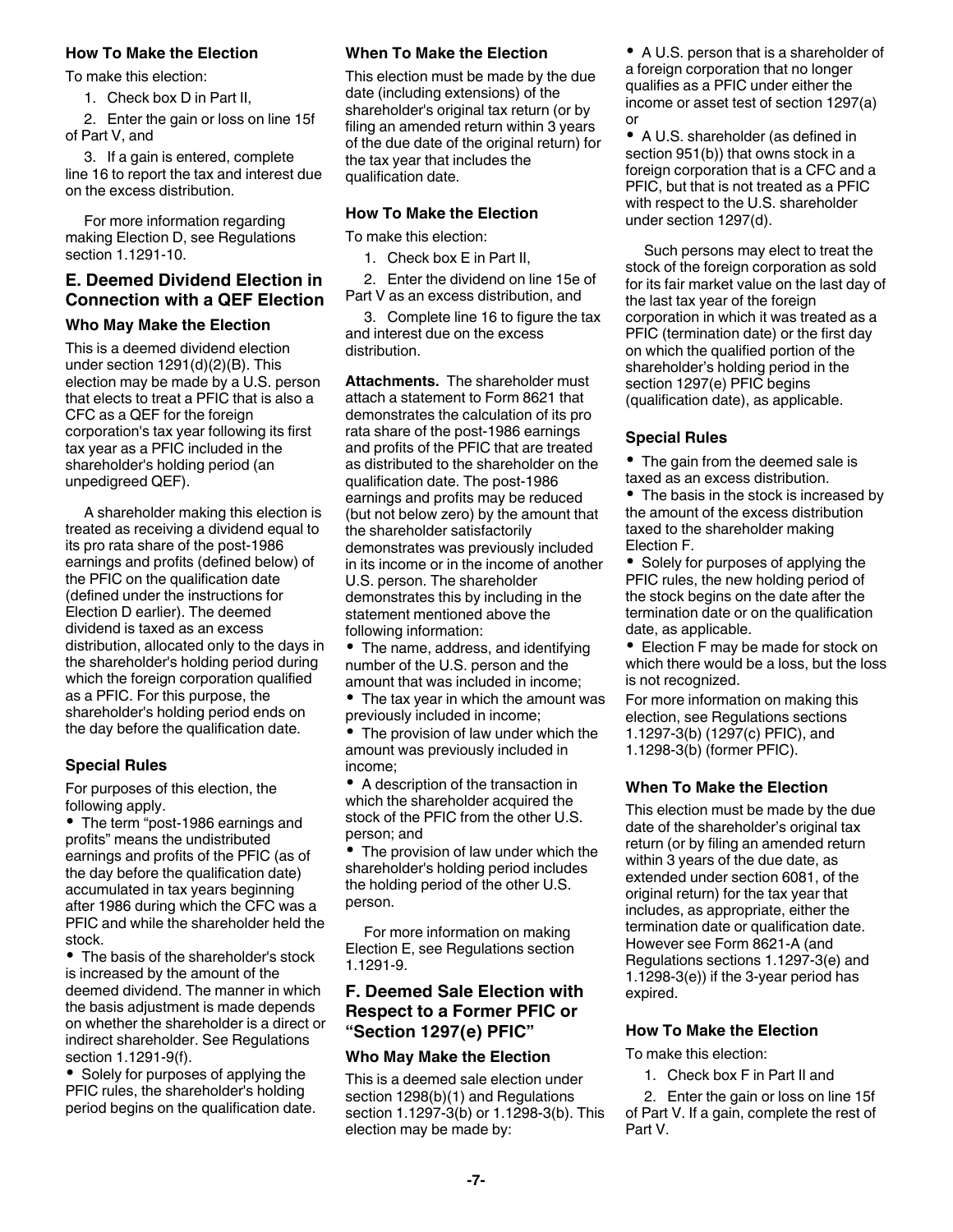# **G. Deemed Dividend Election With Respect To a "Section 1297(e) PFIC"**

# **Who May Make the Election**

This is a deemed dividend election under section 1298(b)(1) and Regulations section 1.1297-3(c). This election may be made by a shareholder that is a U.S. shareholder (as defined in section 951(b)) of a foreign corporation that is a CFC and a PFIC, but that is not treated as a PFIC with respect to the U.S. shareholder under section 1297(d).

# **Special Rules**

A shareholder making this election is treated as receiving a dividend of its pro rata share of the post-1986 earnings and profits (defined later) of the Section 1297(e) PFIC on the CFC qualification date (defined later). The deemed dividend is taxed under section 1291 as an excess distribution, allocated only to the days in the shareholder's holding period during which the foreign corporation qualified as a PFIC. For this purpose, the shareholder's holding period ends on the day before the CFC qualification date. After the deemed dividend election, the shareholder's stock is not treated as stock in a PFIC.

For purposes of this election, the following rules apply:

• The basis of the shareholder's stock is increased by the amount of the deemed dividend. The manner in which the basis adjustment is made depends on whether the shareholder is a direct or indirect shareholder (as defined below). See Regulations section 1.1297-3(c)(6). • Solely for purposes of applying the PFIC rules, the shareholder's new holding period begins on the CFC qualification date.

# **When To Make the Election**

This election must be made by the due date of the shareholder's original return (or by filing an amended return within 3 years of the due date, as extended under section 6081, of the original return) for the tax year that includes the first day on which the qualified portion of the shareholder's holding period in the PFIC begins, as determined under section 1297(d). However see Form 8621-A (and Regulations section 1.1297-3(e)) if the 3-year period has expired.

# **How To Make the Election**

To make this election, check box G in Part II and complete Part V, line 16. Also attach to Form 8621 the information specified below.

# **Attachments**

The shareholder must attach a statement to Form 8621 that shows the calculation of its pro rata share of the post-1986 earnings and profits of the section 1297(e) PFIC (as defined in Regulations section  $1.1291-9(i)(2)(v)$ ) that is treated as distributed to the shareholder on the CFC qualification date. The post-1986 earnings and profits may be reduced (but not below zero) by the amount that the shareholder satisfactorily shows was previously included in its income or in the income of another U.S. person. The shareholder shows this by including in the statement mentioned above the following information:

• The CFC qualification date, as defined in Regulations section 1.1297-3(d), for the Section 1297(e) PFIC.

The beginning and ending dates of the taxable year of the shareholder in which the CFC qualification date falls (i.e., the election year).

The shareholder's pro rata share of the post-1986 earning and profits of the Section 1297(e) PFIC that is treated as distributed to the shareholder on the CFC qualification date, including a schedule that shows the calculation of this amount as required under Regulations section 1.1297-3(c)(5)(ii). In addition, if the shareholder filed a Form 5471 for the Section 1297(e) PFIC for the election year, attach Schedule J (Form 5471).

The name, address, and identifying number of the U.S. person and the amount that was included in income.

• The tax year in which the amount was previously included in income.

A description of the transaction in which the shareholder acquired the stock of the Section 1297(e) PFIC from the other U.S. person.

• The provision of law under which the shareholder's holding period includes the holding period of the other U.S. person.

For more information on making election G, see Regulations section 1.1297-3(c).

# **H. Deemed Dividend Election With Respect To a Former PFIC**

#### **Who May Make the Election**

This is a deemed dividend election under section 1298(b)(1) and Regulations section 1.1298-3(c). This election may be made by a shareholder of a foreign corporation that no longer qualifies as a PFIC under either the income or asset test of section 1297(a) if the foreign corporation was a CFC during its last taxable year as a PFIC.

# **Special Rules**

A shareholder making this election is treated as receiving a dividend of its pro rata share of the post-1986 earnings and profits (defined below) of the former PFIC on the termination date (defined below). The deemed dividend is taxed under section 1291 as an excess distribution, allocated only to the days in the shareholder's holding period during which the foreign corporation qualified as a PFIC. For this purpose, the shareholder's holding period ends on the termination date. After the deemed dividend election, the shareholder's stock is not treated as stock in a PFIC.

For purposes of this election, the following rules apply:

• The basis of the shareholder's stock is increased by the amount of the deemed dividend. The manner in which the basis adjustment is made depends on whether the shareholder is a direct or indirect shareholder (as defined below). See Regulations section 1.1298-3(c)(6).

• Solely for purposes of applying the PFIC rules, the shareholder's new holding period begins on the day following the termination date.

# **When To Make the Election**

This election must be made by the due date of the shareholder's original return (or by filing an amended return within 3 years of the due date, as extended under section 6081, of the original return) for the tax year that includes the first day on which the qualified portion of the shareholder's holding period in the PFIC begins, as determined under section 1297(d). However see Form 8621-A (and Regulations section 1.1298-3(e)) if the 3-year period has expired.

# **How To Make the Election**

To make this election, check box H in Part II and complete Part V, line 16. Also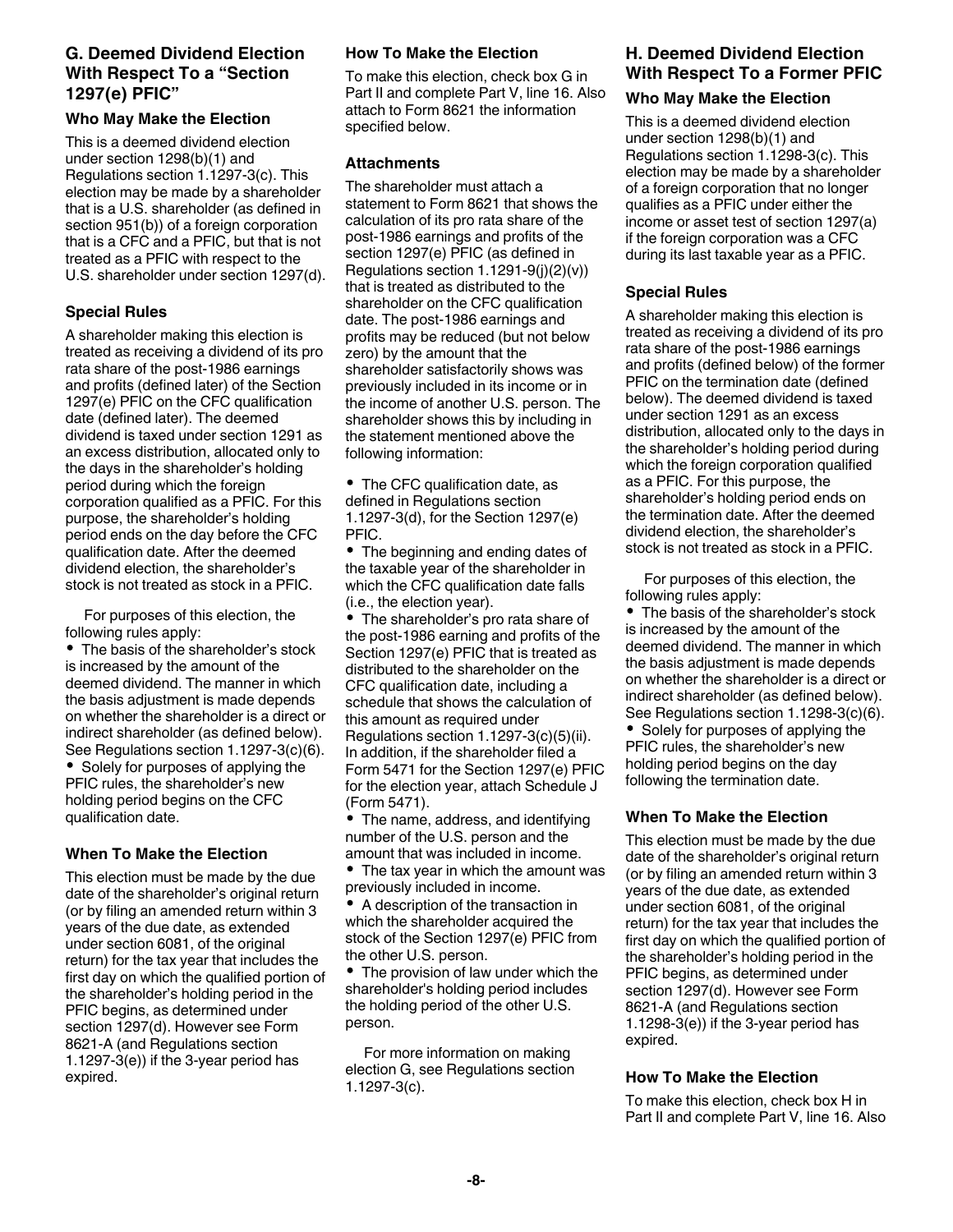attach to Form 8621 the information specified below.

## **Attachments**

The shareholder must attach a statement to Form 8621 that shows the calculation of its pro rata share of the post-1986 earnings and profits of the former PFIC that is treated as distributed to the shareholder on the termination date. The post-1986 earnings and profits may be reduced (but not below zero) by the amount that the shareholder satisfactorily shows was previously included in its income or in the income of another U.S. person. The shareholder shows this by including in the statement mentioned above the following information:

• The termination date, as defined in Regulations section 1.1298-3(d), for the former PFIC.

• The beginning and ending dates of the taxable year of the shareholder in which the termination date falls (i.e., the election year).

• The shareholder's pro rata share of the post-1986 earning and profits of the former PFIC that is treated as distributed to the shareholder on the termination date, including a schedule that shows the calculation of this amount as required under Regulations section 1.1298-3(c)(5)(ii). In addition, if the shareholder filed a Form 5471 for the former PFIC for the election year, attach Schedule J (Form 5471).

The name, address, and identifying number of the U.S. person and the amount that was included in income.

• The tax year in which the amount was previously included in income.

• The provision of law under which the amount was previously included in income.

A description of the transaction in which the shareholder acquired the stock of the former PFIC from the other U.S. person.

The provision of law under which the shareholder's holding period includes the holding period of the other U.S. person.

For more information on making Election H, see Regulations section 1.1298-3(c).

# **Part III. Income From a QEF**

For any tax year in which the foreign corporation is not treated as a QEF because it is not a PFIC under section 1297(a), the shareholder is not required to complete Part III. However, the section 1295 election is not terminated. If the foreign corporation is treated as a PFIC in any subsequent tax year, the original election continues to apply and the shareholder must include in Part III its pro rata share of ordinary earnings and net capital gain and also must comply with the section 1295 annual reporting requirements.

All QEF shareholders complete lines 6a through 7c. If you are making Election B, also complete lines 8a through 9c.

# **Lines 6 and 7**

**Lines 6a and 7a.** Enter on lines 6a and 7a, respectively, your pro rata share of the ordinary earnings and net capital gain of the QEF. The PFIC should provide these amounts or information that will help you determine your pro rata share. See *Annual Election Requirements of the PFIC or Intermediary* earlier.

**Lines 6b and 7b.** Your share of the ordinary earnings and net capital gain of the QEF is reduced by the amounts you include in income under section 951 for the tax year with respect to the QEF. Your share of these amounts may also be reduced as provided in section 1293(g).

**Line 6c.** This amount is treated as ordinary income on your tax return.

For a noncorporate taxpayer, include this amount as "other income" on line 21 of Form 1040, or on the comparable line of other noncorporate tax returns. For a corporate taxpayer, include this amount as "other income" on line 10 of Form 1120, or on the comparable line of other corporate tax returns.

**Line 7c.** See the instructions for the Schedule D used for your tax return. Portions of the net capital gain may have to be reported on different lines of Schedule D, depending upon the information provided by the QEF concerning the section 1(h) categories of net capital gains and amounts thereof, derived by the QEF. See Regulations section 1.1293-1(a)(2) for three options a QEF may use to report and calculate capital gain.

# **Line 8**

If you receive a distribution from the QEF during the current tax year, the distribution is first treated as a distribution out of the earnings and profits of the QEF accumulated during the year. If the total amount distributed (line 8b) exceeds the amount included in income (line 8a), the excess is treated as distributed out of the most recently accumulated earnings and profits. This amount is not taxable to you if you can satisfactorily demonstrate that the excess was previously included in your income or the income of another U.S. person. This is demonstrated by attaching a statement to Form 8621 that includes the information listed under Attachments for Election C, earlier. If the excess has not been previously included in your income or the income of another U.S. person, then the excess is subject to tax according to the rules of section 301(c).

# **Line 9**

**Line 9a.** Enter the total tax on your total taxable income (including your share of undistributed earnings of the QEF) for the tax year (e.g., from Form 1120, Schedule J, line 11, or Form 1040, line 61).

For this purpose, "undistributed earnings" is the excess, if any, of the amount included in gross income under section 1293(a) over the sum of the amount of any distribution and the portion of the amount attributable to stock in the QEF that you transferred or otherwise disposed of before the end of the QEF's tax year.

**Line 9b.** Calculate your total tax as if your total taxable income did not include your share of the undistributed earnings of the QEF (line 8e). Enter this amount on line 9b.

**Line 9c.** For corporations, enter this tax on Form 1120, Schedule J, in brackets to the left of the entry space for line 11. Subtract that amount from the total of lines 7 through 10 and enter the difference on line 11.

For individuals, enter this tax on Form 1040 in brackets to the left of the entry space for line 61. Subtract that amount from the total of lines 56 through 60, and enter the difference on line 61.

# **Part IV. Gain or (Loss) From Mark-to-Market Election**

A shareholder that has made a mark-to-market election with respect to PFIC stock completes lines 10a through 12 with respect to PFIC stock that the shareholder holds at the close of its taxable year, and lines 13a through 14c with respect to PFIC stock that it sold or disposed of during its taxable year.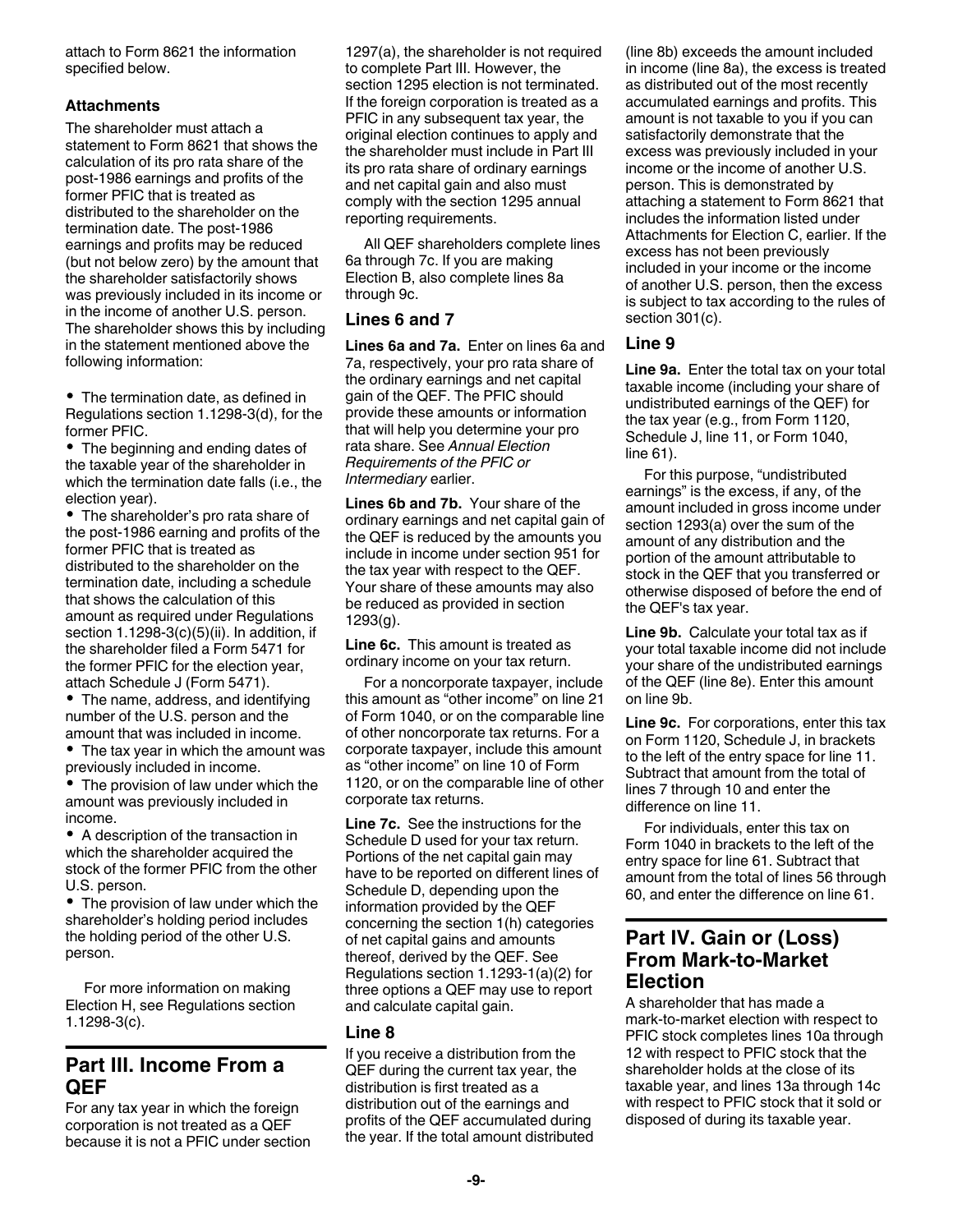# **Lines 10a Through 12**

If the fair market value of the PFIC stock as of the close of the tax year is more than the U.S. person's adjusted basis in the stock, the excess is treated as ordinary income.

If the adjusted basis of the stock is more than the fair market value as of the close of the taxable year, the excess is allowed as a deduction, but only to the extent of the lesser of:

1. The amount of the excess (line 10c) or

2. The unreversed inclusions (defined below) with respect to such stock (line 11).

This amount is treated as an ordinary loss, and as a deduction allowable in computing adjusted gross income.

**Unreversed inclusions.** Unreversed inclusions are the excess of the amounts that were included in income under the mark-to-market rules for prior tax years over the amounts allowed as a deduction under the mark-to-market rules for prior tax years. See section 1296(d) and Regulations section 1.1296-1(a)(3).

**Lines 10c and 12.** Corporations and individuals should include the gain or (loss) on the "other income" line of their tax returns. Other entities should include this amount on the comparable line of their tax return. However, Regulated Investment Companies, for purposes of section 851(b), should treat this amount as a dividend.

If a CFC makes a mark-to-market election with respect to a PFIC in which it owns stock, any line 10c gain is treated as foreign personal holding company income and any line 12 loss is treated as a deduction that is allocable to foreign personal holding company income.

# **Lines 13 through 14c**

Complete lines 13 through 14c if you sold or otherwise disposed of any section 1296 stock during the tax year. For purposes of lines 13 through 14c, "section 1296 stock" is any stock for which the taxpayer has made a mark-to-market election pursuant to section 1296(a), which is in effect for the tax year and for which the coordination rule of Regulations section 1.1296-1(i) does not apply.

**Line 13c.** If the fair market value of the stock on the date of sale or disposition (line 13a) is more than the U.S. person's adjusted basis in the stock on the date of sale or disposition (line 13b), the

line 13c excess is a gain and is treated as ordinary income. Corporations and individuals should include the gain on the "other income" line of their tax returns. Other entities should include this amount on the comparable line of their tax return.

If the adjusted basis of the stock (line 13b) exceeds its fair market value (line 13a), the excess is a loss and is entered on line 13c as such. Furthermore, the filer must complete lines 14a and 14b, and, if applicable, line 14c.

**Line 14a.** Enter any unreversed inclusions with respect to the stock (see definition earlier).

**Line 14b.** Enter the loss from line 13c, but only to the extent of unreversed inclusions on line 14a. This loss is treated as ordinary loss. Corporations and individuals should include the loss on the "other income" line of their tax returns. Other entities should include this amount on the comparable line of their tax return. However, Regulated Investment Companies, for purposes of section 851(b), should treat this amount as a dividend.

**Line 14c.** Enter the amount by which the loss on line 13c exceeds the unreversed inclusions. This amount is subject to the rules generally applicable to losses provided elsewhere in the Code and regulations thereunder. See Regulations section 1.1296-1(c)(4)(ii).

**Multiple dispositions.** In the case of multiple dispositions, attach a statement for each disposition using the same format shown on lines 13 through 14c. Then:

Enter "multiple" on lines 13a, 13b, and 14a.

Enter your net ordinary gains on line 13c (do not enter any net losses on line 13c).

Enter your net ordinary losses on line 14b.

Enter your net "other" losses on line 14c.

For more information relating to mark-to-market elections under section 1296, see Regulations sections 1.1296-1 and 1.1296-2.

# **Part V. Distributions From and Dispositions of Stock of a Section 1291 Fund**

See *Section 1291 Fund* earlier for the definition of section 1291 fund, and also for a brief summary of the tax

consequences for shareholders of a section 1291 fund.

Complete a separate Part V for each excess distribution. That is, if you receive a distribution from a section 1291 fund with respect to shares for which you have different holding periods, complete lines 15a through 15e separately for each block of shares that has the same holding period ("applicable stock"). If you dispose of stock in a section 1291 fund for which you have different holding periods, complete line 15f for each block of shares that has the same holding period.

#### **Line 15**

#### **Lines 15a and 15b**

Enter your total distributions from the section 1291 fund with respect to the applicable stock for the periods indicated.

**Note.** A distribution to a corporation claiming the foreign tax credit for deemed paid foreign taxes includes foreign taxes deemed paid. See Form 1118, Foreign Tax Credits– Corporations, Schedule C, Part I, column 10, and Parts II and III, column 8, for the gross-up amount.

**Line 15a.** If the holding period of the applicable stock began in the current year, there is no excess distribution and Part V should be completed as follows: Enter on line 15a the total distributions you received from the section 1291 fund with respect to that stock during the current tax year. If you did not dispose of that stock during the tax year, do not complete the rest of Part V. If you did dispose of that stock during the tax year, skip lines 15b through 15e and complete lines 15f and 16.

If the holding period of the applicable stock began in the current tax year, the line 15a amount is taxed according to the rules of section 301. To the extent that section 301(c)(1) is applicable, include the amount as a dividend on your income tax return. For corporations, include this amount on Form 1120, Schedule C, line 13. For individuals, include this line 15a amount on Form 1040, line 9a (and, if applicable, on Schedule B (Form 1040), line 5).

**Line 15c.** Divide the amount on line 15b by 3. If the number of tax years in your holding period preceding the current tax year is less than 3, divide the amount on line 15b by that number.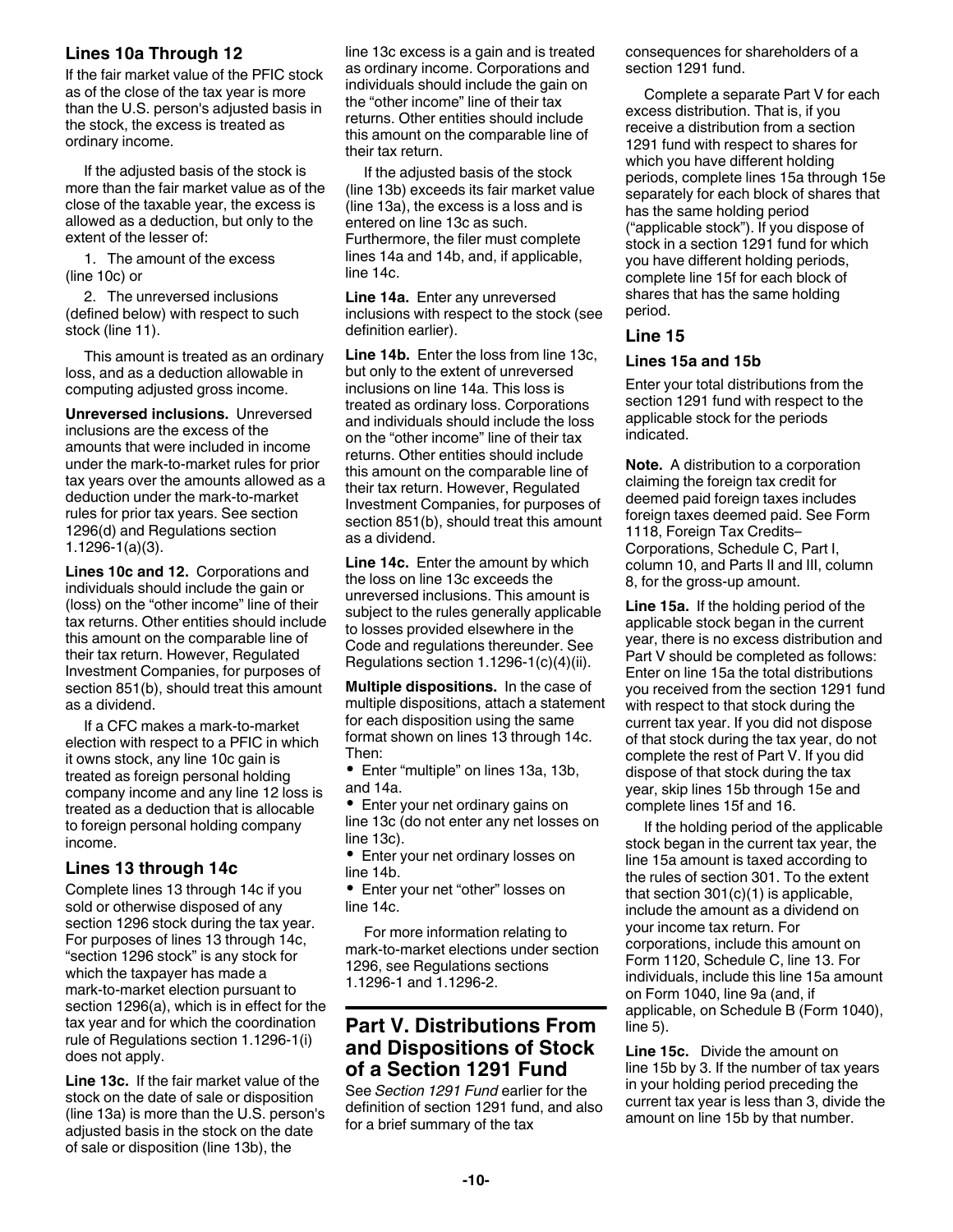#### **Line 15e**

**Nonexcess distribution.** The nonexcess distribution is the lesser of line 15a or line 15d. This amount is taxed according to the rules of section 301. To the extent that section 301(c)(1) is applicable, include the amount as a dividend on your income tax return. For corporations, include this amount on Form 1120, Schedule C, line 13. For individuals, include this amount on Form 1040, line 9a (and, if applicable, on Schedule B (Form 1040), line 5).

**Excess distributions.** If you received more than one distribution during the tax year with respect to the applicable stock, the excess distribution is apportioned among all actual distributions. Each apportioned amount is treated as a separate excess distribution.

**Line 15f.** Gain recognized on the disposition of stock of a section 1291 fund is treated as an excess distribution. Stock of a section 1291 fund is considered disposed of if it is sold, transferred, or pledged.

## **Line 16**

#### **Lines 16a and 16b**

Determine the taxation of the excess distribution on a separate sheet and attach it to Form 8621. Divide the amount on line 15e or 15f, whichever applies, by the number of days in your holding period. The holding period of the stock is treated as ending on the date of the distribution or disposition.

Special rules apply to the holding period if:

The deemed dividend election (Election E) is made. See the instructions earlier for Election E. • The mark-to-market election (Election C) is made or was made in a prior year (see section 1291(a)(3)(A)(ii)).

• The deemed dividend election with respect to a Section 1297(e) PFIC (Election G) or with respect to a Former PFIC (Election H) is made. See the instructions for Election G and Election H earlier.

Determine the amount allocable to each tax year in your holding period by adding the amounts allocated to the days in each such tax year. Add the amounts allocated to the pre-PFIC and current tax years. Enter the sum on line 16b.

This amount is treated as ordinary income (e.g., individuals and

corporations should enter this amount on the "other income" line of their tax return).

**Line 16c.** Determine the increase in tax for each tax year in your holding period (other than the current tax year and pre-PFIC years). An increase in tax is determined for each PFIC year by multiplying the part of the excess distribution allocated to each year (as determined on line 16a) by the highest rate of tax under section 1 or section 11, whichever applies, in effect for that tax year. Add the increases in tax computed for all years. Enter the aggregate increases in tax (before credits) on line 11c.

**Line 16d.** To figure the foreign tax credit, the shareholder of a section 1291 fund figures the total creditable foreign taxes attributable to the distribution. This amount includes the direct foreign taxes paid by the shareholder on the distribution (for example, withholding taxes) and, for 10% or greater corporate shareholders, any taxes deemed paid under section 902. Both the direct and indirect foreign taxes must be creditable under general foreign tax credit principles and the shareholder must choose to claim the foreign tax credit for the current tax year.

The excess distribution taxes (the creditable foreign taxes attributable to an excess distribution) are determined by apportioning the total creditable foreign taxes between the part of the distribution that is an excess distribution and the part that is not.

The excess distribution taxes are allocated in the same manner as the excess distribution is allocated. See *Excess distributions* earlier. Those taxes allocated to pre-PFIC tax years and the current tax year are taken into account for the current tax year under the general rules of the foreign tax credit.

The excess distribution taxes allocated to a PFIC year only reduce the increase in tax figured for that tax year (but not below zero). No carryover of any unused excess distribution taxes is allowed.

When you dispose of PFIC stock, the above foreign tax credit rules apply only to the part of the gain that, without regard to section 1291, would be treated under section 1248 as a dividend.

**Line 16e.** This amount is the aggregate increase in tax and is included on your tax return as additional taxes.

For individuals, include the amount as part of the total for Form 1040, line 44. Check box c on line 44 and enter "1291TAX" in the entry space for that box.

For corporations, enter this amount on Form 1120, Schedule J, to the left of the entry space for line 2. Enter "Sec. 1291" next to the amount and include it as part of the total for line 2. Other entities should use the comparable line on their income tax return.

**Line 16f.** Interest is charged on each net increase in tax for the period beginning on the due date (without regard to extensions) of your income tax return for the tax year to which an increase in tax is attributable and ending with the due date (without regard to extensions) of your income tax return for the tax year of the excess distribution.

For individuals, include the interest as part of the total for Form 1040, line 60. Check box c on line 60 and enter "1291INT" and the amount of the interest in the entry space for that box.

For corporations, include the interest as part of the total for Form 1120, Schedule J, line 9f. See Instructions for Form 1120, Schedule J, line 9f.

# **Part VI. Status of Prior Year Section 1294 Elections and Termination of Section 1294 Elections**

Each person who has made a section 1294 election must (1) annually report the status of that election and (2) report the termination of any section 1294 election that occurred during the tax year. See Temporary Regulations section 1.1294-1T(h).

**Line 17.** Enter the last day of each tax year for which you made a section 1294 election that is outstanding. Do not include an election made in the current tax year.

**Line 18.** Enter the undistributed earnings of the QEF for which the payment of tax was extended by the section 1294 election entered on line 17. If the election was partially terminated in a prior year, enter the remaining undistributed earnings.

**Line 19.** Enter the tax for which payment was extended by the section 1294 election entered on line 17. If the election was partially terminated in a previous tax year, enter the balance of the deferred tax.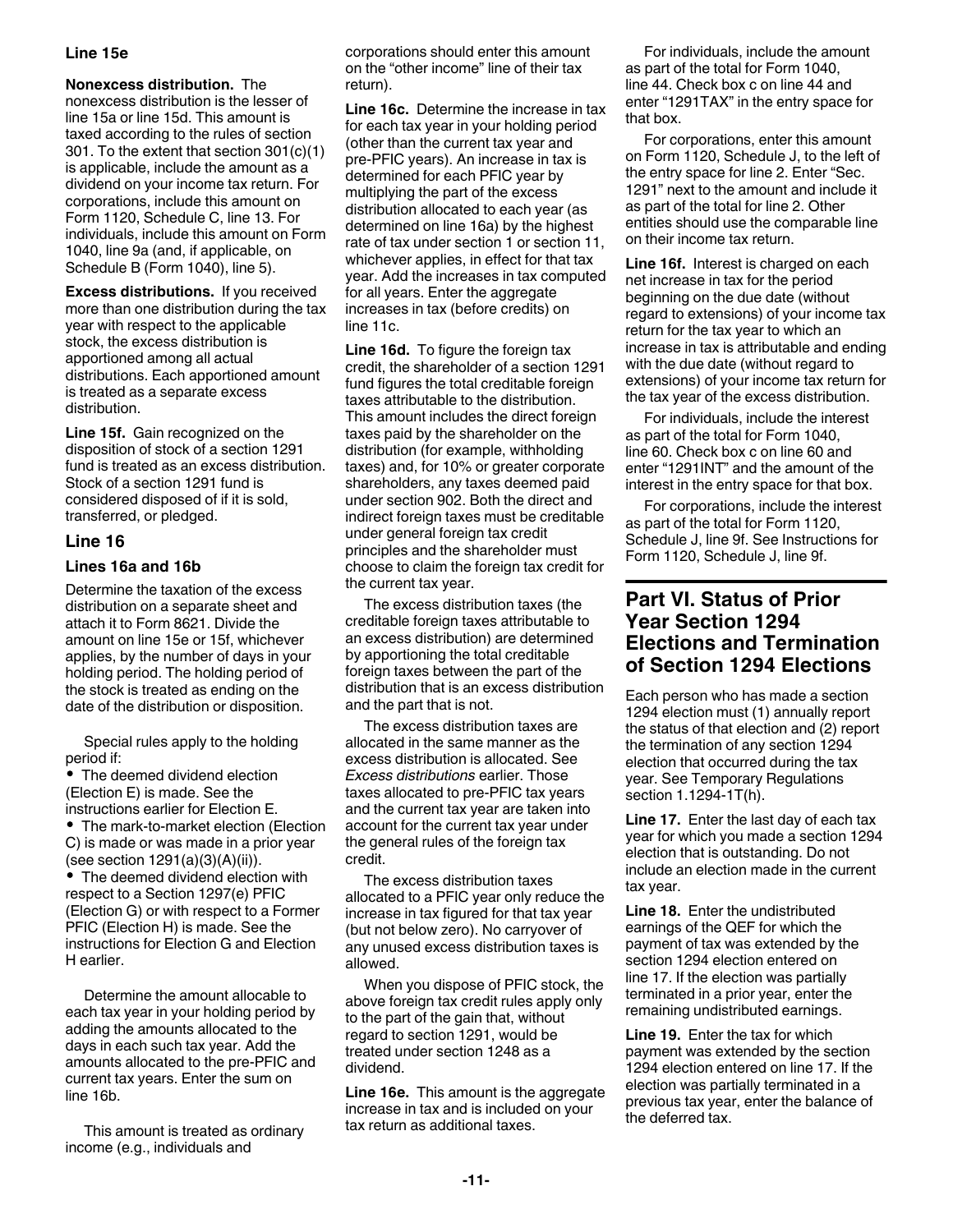**Line 20.** Enter the accrued interest (determined under section 6621) on the deferred tax. This is the interest accrued from the due date (not including extensions) of the return for the year for which the section 1294 election was made until the date the current year's return is filed.

**Line 21.** Enter the event(s) that occurred during the tax year that terminated one or more of the section 1294 elections reported on line 17. A section 1294 election may be terminated voluntarily. However, an election will terminate automatically, in whole or in part, when any of the following events occur:

An actual or deemed distribution of earnings to which the election is attributable (a loan, pledge, or guarantee by the QEF to or for the benefit of the taxpayer may cause a deemed distribution of the earnings);

• A disposition of stock in the QEF, including a pledge by the taxpayer of stock as security for a loan; or

A change of status of the QEF (that is, a foreign corporation that is no longer a QEF or PFIC).

**Line 22.** Enter the earnings distributed or deemed distributed as a result of the events described on line 21. Earnings are treated as distributed out of the most recently accumulated earnings and profits. Accordingly, an event will first terminate the most recently made election.

An election may be terminated in whole or in part depending on the event causing the termination. Examples are as follows.

• A distribution of earnings will terminate an election to the extent the election is attributable to the earnings distributed.

A loan, pledge, or guarantee by the QEF made directly or indirectly to the electing shareholder or related person will terminate an election to the extent of the undistributed earnings equal to the amount loaned, secured, or guaranteed.

A disposition of stock will terminate all elections with respect to the undistributed earnings attributable to that stock.

• A change in status of the QEF will terminate **all** elections.

For more information, see Regulations section 1.1294-1T(e).

**Line 23.** Enter the deferred tax due from the termination of the section 1294 election. The deferred tax entered on line 19 is due if the election was completely terminated. If the election was only partially terminated, a proportionate amount of the deferred tax is due. That amount is determined by multiplying the amount entered on line 19 by a fraction, of which the numerator is the amount entered on line 22 and the denominator is the amount entered on line 18. The deferred tax is due by the due date of the shareholder's income tax return (without regard to extensions) for the year of termination.

When the election is terminated, corporations include the deferred tax as part of the total for Form 1120, Schedule J, line 11. Also enter the deferred tax to the left of line 11 and label it as "Sec. 1294 deferred tax."

For individuals, include the deferred tax as part of the total for Form 1040, line 60. Check box c on line 60 and enter "1294DT" and the amount of the

deferred tax in the entry space for that box.

**Line 24.** Enter the interest accrued on the deferred tax. Interest accrues beginning on the due date (without regard to extensions) of your tax return for the tax year in which the section 1294 election is made, and ending with the due date (without regard to extensions) of your tax return for the tax year of the termination. Interest is computed using the rates and methods under section 6621.

For corporations, enter the amount of section 1294 interest at the bottom right margin of Form 1120, page 1 and label it as "Sec. 1294 interest." Also include this amount in your check or money order payable to the United States Treasury. If you would otherwise receive a refund, reduce the refund by the interest due.

For individuals, include the interest from line 24 as part of the total for Form 1040, line 60. Check box c on line 60 and enter "1294INT" and the amount of the interest in the entry space for that box

**Lines 25 and 26.** Complete lines 25 and 26 only if you have partially terminated your section 1294 election. Enter on line 25 the part of the deferred tax outstanding after the partial termination of the section 1294 election. This amount should equal line 19 minus line 23.

Enter on line 26 the accrued interest remaining after the partial termination of the section 1294 election. This amount should equal line 20 minus line 24.